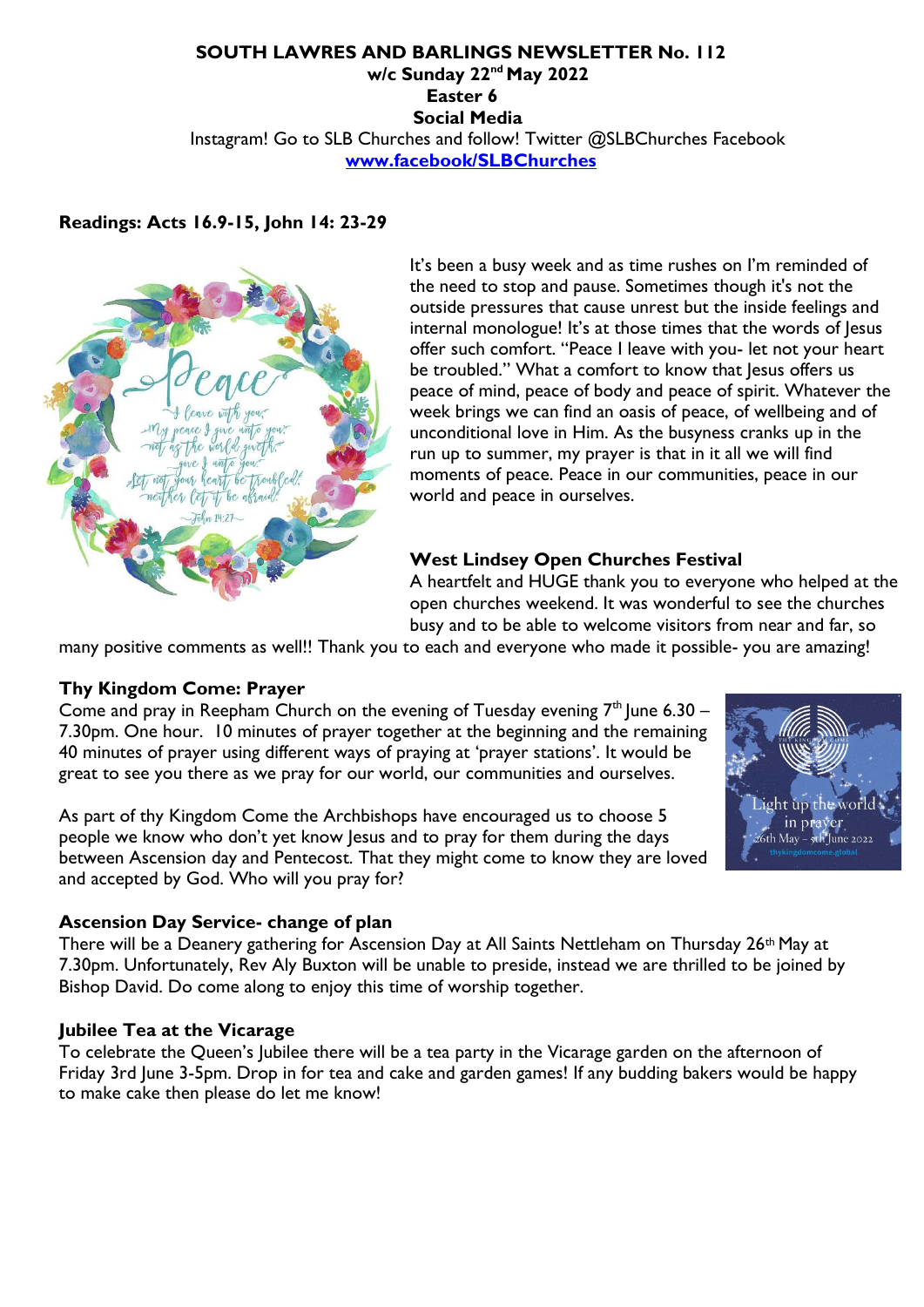### **Living in Love and Faith:**



The LLF course started this week, it was great to meet and begin discussions around learning together and how we can be open with each other.

This is a course that covers questions about identity, sexuality, relationships and marriage and how they fit within the bigger picture of the good news of Jesus Christ? What does it mean to live in love and faith together as a Church?

If you are unable to make Wednesdays but would like to take part can I encourage you to sign up to the zoom course being offered by the diocese- details below. The dates are:

# **Monday 6 June, Monday 13 June, Monday 20 June, Monday 27 June, and Monday 4 July, meeting from 7.15pm – 9.15pm**

If you would like to join the Bishop and Jackie on Zoom please contact Jackie at jackie.johnson@lincoln.anglican.org who will send you the Zoom link for the five sessions.

## **Sudbrooke Evening Prayer**

Evening Prayer at Sudbrooke returns this Wednesday at a new time of 4.45pm in Church.

# **Revd Jess Priesting**

Revd Jess' Priesting will be on Saturday 25<sup>th</sup> June at 10.30am in Louth. Everyone is more than welcome to come along and support her - no booking is required! If you would like transport or can offer transport then please let me know.

These occasions are always good for a bun fight, or even a hog roast!

So, on Sunday 26th June the plan is:

10.45am Jess will preside at her first communion at Reepham, Penny to preach.

1.30pm Hog Roast at the Vicarage

HOG ROAST - I need to know numbers! Please can you let us know by emailing slboffice@virginmedia.com or calling 01522 595596 (leave a message). VEGETARIANS and VEGANS also provided for!!

Nearer the time we will organise for people to bring salads and puds! It's so long since we got together at the Vicarage for a 'do' - so do come and join in.

## **Services and Meetings next week**

### **Online Morning Prayer 8am Monday to Friday on Facebook at**  www.facebook/SLBChurches **Online Compline 7pm Monday to Thursday on Facebook at**  www.facebook/SLBChurches

## **Sunday 22nd May: Easter 6**

9am Online service www.facebook/SLBChurches and on YouTube at SLB Churches 9.15am Communion at Langworth 10.45am Communion at Reepham 5.00pm Healing Prayer at Fiskerton

# **Monday 23rd May**

10.30am Singing in Reepham Church 10.30am Barlings APCM 2.00pm Fiskerton APCM 2.00pm Funeral in Cherry Willingham Church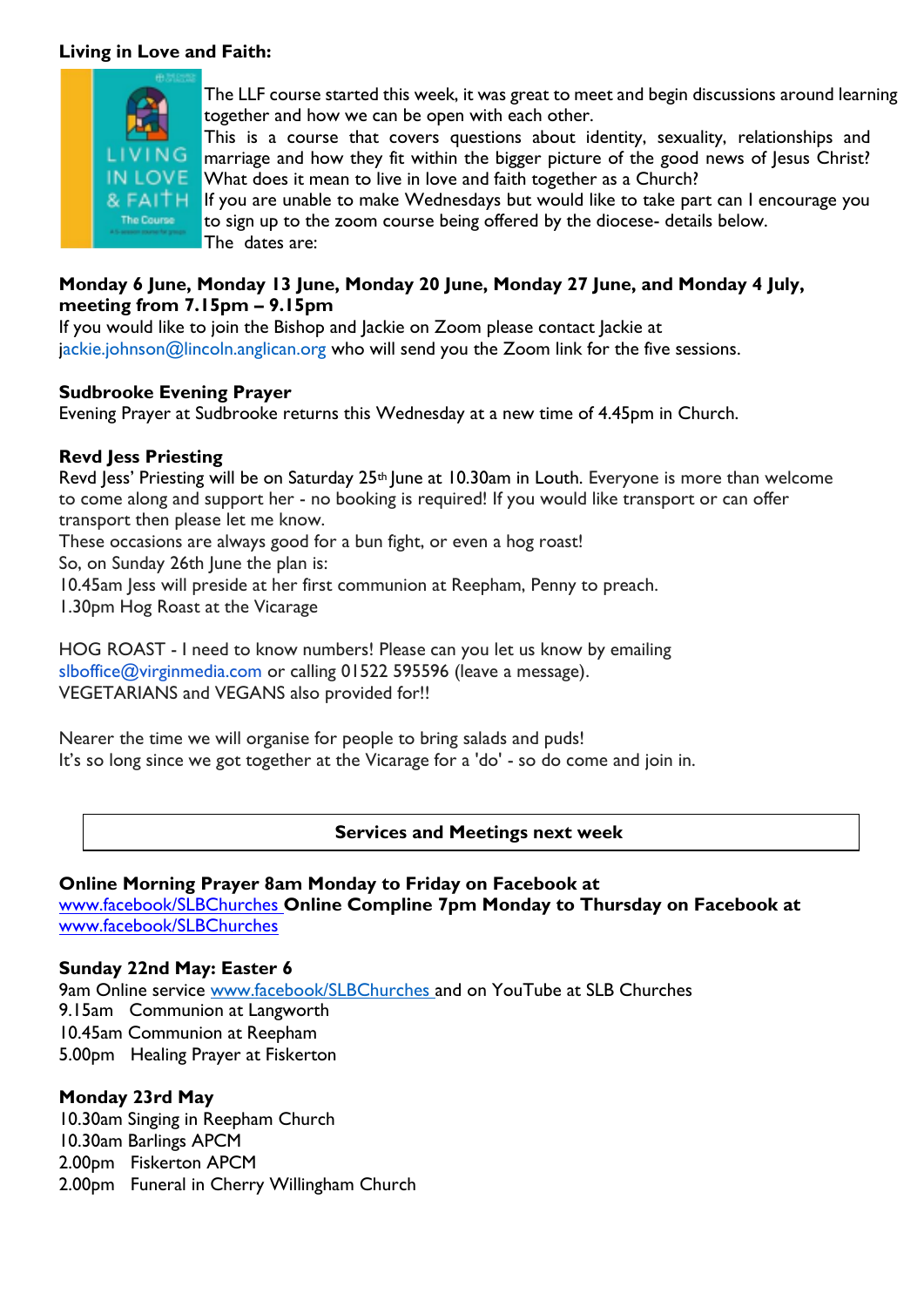# **Wednesday 25th May**

9.30am Communion at Cherry Willingham Zoom Link Penny Green is inviting you to a scheduled Zoom meeting. https://us02web.zoom.us/j/83284918533?pwd=bnVKanhEWm1BNUFESEZvYmxXNjBQdz 9 Meeting ID: 832 8491 8533 Passcode: 916053

11.30am Living in Love and Faith Course, Cherry Willingham Church Hall 4.45pm Evening Prayer at Sudbrooke

## **Thursday 26th May**

9.30am Reception Wedding in Reepham church 2.30pm Online Tea Service – Chris and Eleanor will send the link 7.30pm Ascension service at All Saint's Nettleham

#### **Saturday 28th May**

11.00am Baptism Of Arthur Allen at Reepham 1.30pm Wedding of Casey and Zoe at Fiskerton

# **Sunday 29th May**

9am Online service www.facebook/SLBChurches and on YouTube at SLB Churches

10.45am Communion at Reepham

**Notices**

#### **Mothers' Union**

4 th June 2.30pm Afternoon Tea for the Cluster in Cherry Willingham Church Hall to celebrate 75 years since the first Cherry Willingham Mothers' Union meeting!

 $12<sup>th</sup>$  July Morning visit to Lincoln Cathedral for a guided tour followed by lunch.

|                                                                                                                                                                                                                                                                                                                                                                                                                                                                                       | <b>Prayer</b>                                                                                                                                                                                  |
|---------------------------------------------------------------------------------------------------------------------------------------------------------------------------------------------------------------------------------------------------------------------------------------------------------------------------------------------------------------------------------------------------------------------------------------------------------------------------------------|------------------------------------------------------------------------------------------------------------------------------------------------------------------------------------------------|
| Eternal Father, who weaves us all into the continuing story of grace:<br>grant that, as we in South Lawres and Barlings continue to place footsteps with faith around<br>our community,<br>we may live our lives in a way that allows your story to shine through,<br>encouraging and challenging others to live their part in it:<br>through Jesus Christ your Son our Lord,<br>who is alive and reigns with you in the unity of the Holy Spirit, one God, now and for ever.<br>Amen |                                                                                                                                                                                                |
| Friday 20 <sup>th</sup> May                                                                                                                                                                                                                                                                                                                                                                                                                                                           | Today is World Bee Day! Give thanks for God's good creation, Praise him<br>for his provision. Pray for our world, that we would be good stewards of<br>our climate, environment and resources. |
| Saturday 21st May                                                                                                                                                                                                                                                                                                                                                                                                                                                                     | Today we celebrate a baptism. Pray for all those we have baptised this year,<br>and for those still to come that God would be close to them and they would<br>remember his love for them.      |